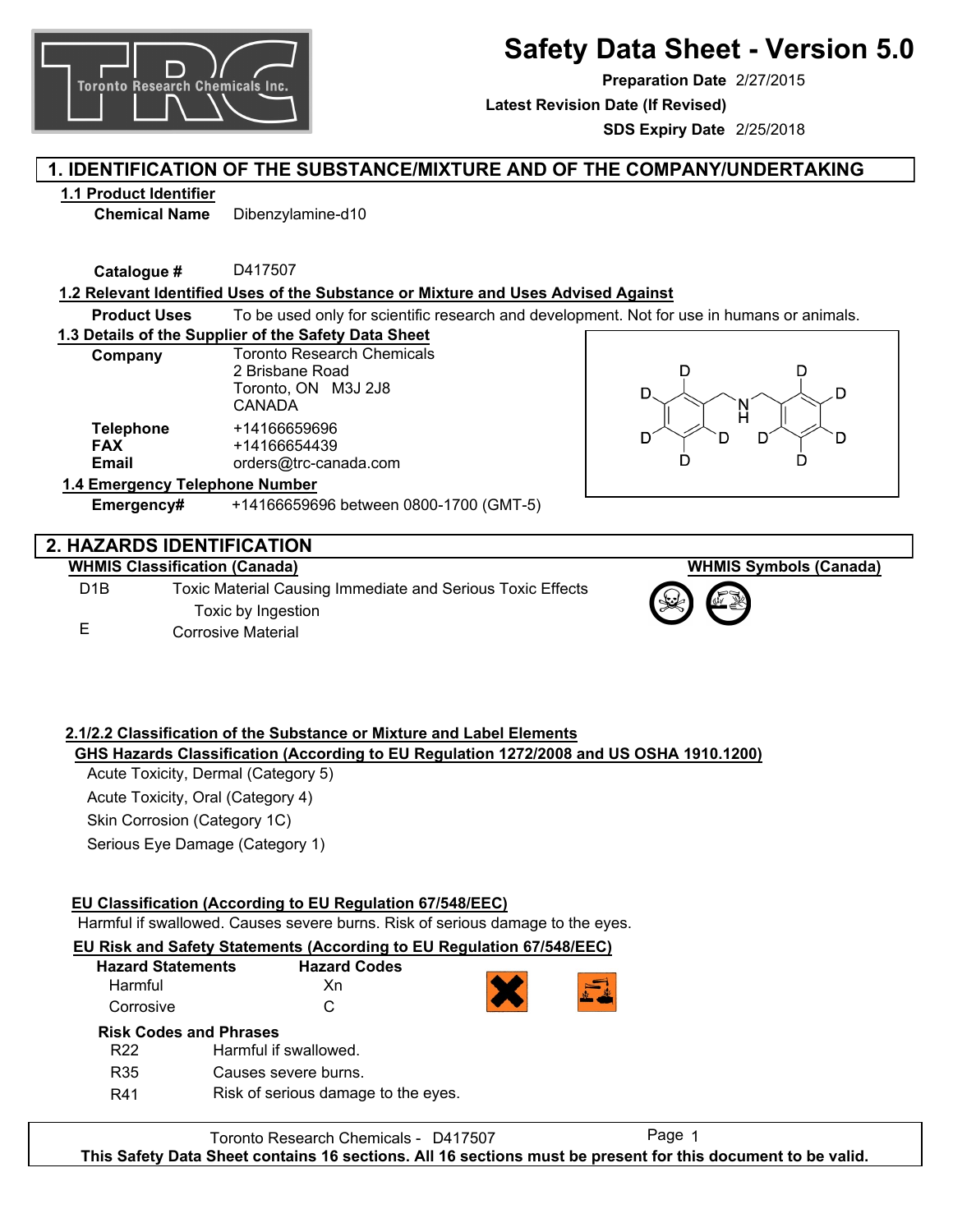### **Safety Precaution Codes and Phrases**

S24/25 Avoid contact with skin and eyes.

S36/37/39 Wear suitable protective clothing, gloves and eye/face protection.

S46 If swallowed, seek medical advice immediately and show this container or label.

### **GHS Hazards Identification (According to EU Regulation 1272/2008 and US OSHA 1910.1200)**

#### **Signal Word** Danger

#### **GHS Hazard Statements**

| H313 | May be harmful in contact with skin.     |
|------|------------------------------------------|
| H302 | Harmful if swallowed.                    |
| H314 | Causes severe skin burns and eye damage. |
| H318 | Causes serious eye damage.               |

### **GHS Precautionary Statements**

| P <sub>280</sub> | Wear protective gloves/protective clothing/eye protection/face protection.                                                          |
|------------------|-------------------------------------------------------------------------------------------------------------------------------------|
| P301/P312        | IF SWALLOWED: Call a POISON CENTER or doctor/physician if you feel unwell.                                                          |
| P303/P361/P353   | IF ON SKIN (or hair): Remove/Take off immediately all contaminated clothing. Rinse skin<br>with water/shower.                       |
| P305/P351/P338   | IF IN EYES: Rinse cautiously with water for several minutes. Remove contact lenses, if<br>present and easy to do. Continue rinsing. |

### **2.3 Unclassified Hazards/Hazards Not Otherwise Classified**

#### No data available

### **3. COMPOSITION/INFORMATION ON INGREDIENTS**

### **3.1 Substances**

**Molecular Formula:**  $C_{14}H_5D_{10}N$ 

Molecular Weight: 207.34 923282-09-1 **CAS Registry #: EC#:**

#### **Synonyms**

N-(Phenyl-2,3,4,5,6-d5-methyl)-benzene-2,3,4,5,6-d5-methanamine

#### **3.2 Mixtures**

Not a mixture

### **4. FIRST AID MEASURES**

### **4.1 Description of First Aid Measures**

#### **General Advice**

If medical attention is required, show this safety data sheet to the doctor.

#### **If Inhaled**

If inhaled, move casualty to fresh air. If not breathing, give artificial respiration and consult a physician.

#### **In Case of Skin Contact**

Remove contaminated clothing and shoes. Wash off with soap and plenty of water. Take victim immediately to hospital. Consult a physician.

#### **In Case of Eye Contact**

Rinse thoroughly with plenty of water for at least 15 minutes and consult a physician. Continue rinsing eyes during transport to hospital.

#### **If Swallowed**

Never give anything by mouth to an unconscious person. Rinse mouth with water. Do NOT induce vomiting unless advised to do so by a physician or Poison Control Center. Seek medical attention.

### **4.2 Most Important Symptoms and Effects, Both Acute and Delayed**

No data available

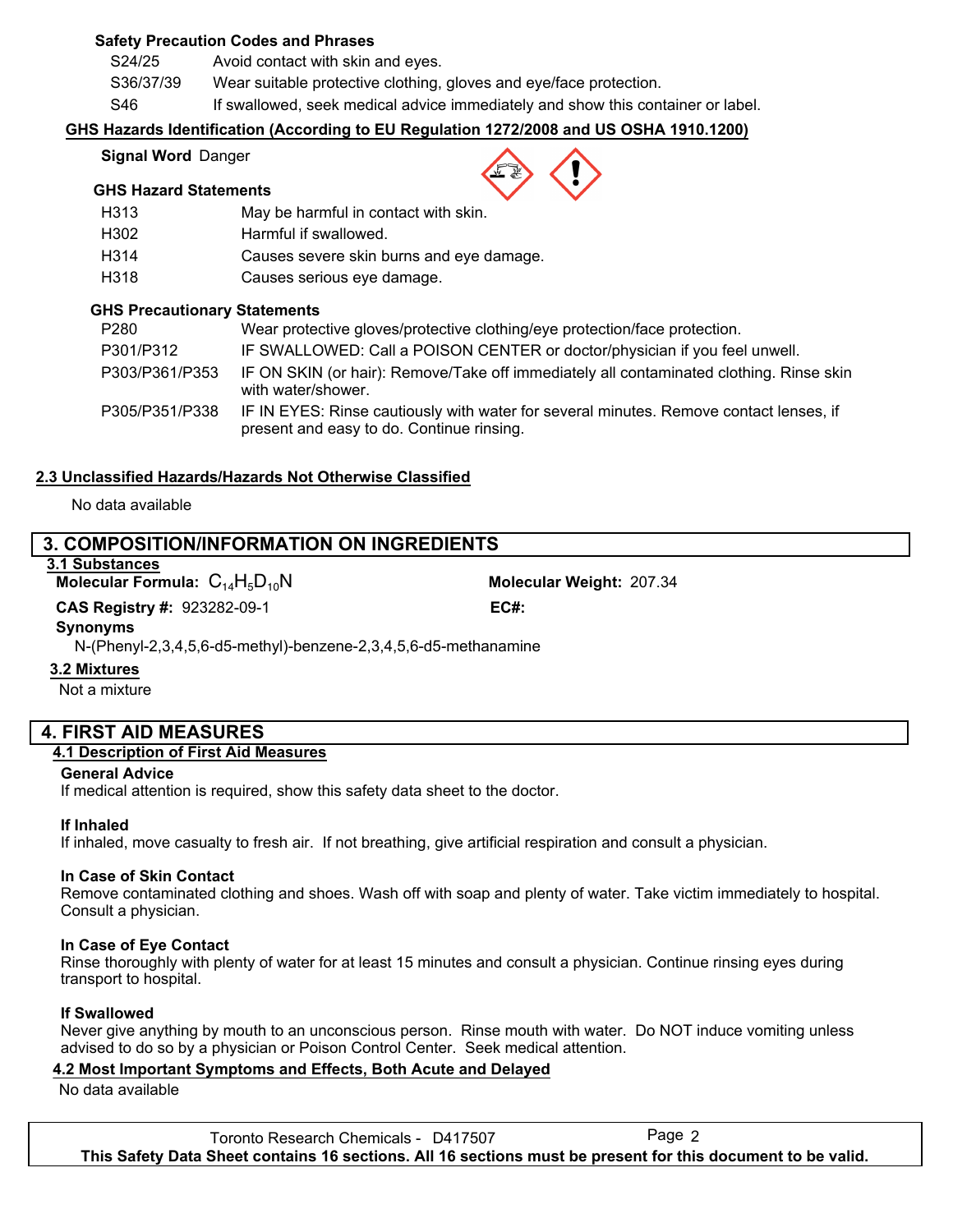# **4.3 Indication of any Immediate Medical Attention and Special Treatment Needed**

No data available

### **5. FIREFIGHTING MEASURES**

### **5.1 Extinguishing Media**

### **Suitable Extinguishing Media**

Use water spray, alcohol-resistant foam, dry chemical or carbon dioxide.

### **5.2 Special Hazards Arising from the Substance or Mixture**

Carbon oxides, Nitrogen oxides

### **5.3 Advice for Firefighters**

Wear self contained breathing apparatus for fire fighting if necessary.

### **5.4 Further Information**

No data available

### **6. ACCIDENTAL RELEASE MEASURES**

### **6.1 Personal Precautions, Protective Equipment and Emergency Procedures**

Use recommended personal protective equipment (see Section 8). Prevent the formation of dusts and mists. Adequate ventilation must be provided to ensure dusts or mists are not inhaled.

### **6.2 Environmental Precautions**

Material should not be allowed to enter the environment. Prevent further spillage or discharge into drains, if safe to do so.

### **6.3 Methods and Materials for Containment and Cleaning Up**

Contain the spill and then collect using non-combustible absorbent material (such as clay, diatomaceous earth, vermiculite or other appropriate material). Place material in a suitable, sealable container and then dispose according to local/national regulations and guidance (see Section 13).

For protective equipment, refer to Section 8. For disposal, see Section 13.

### **7. HANDLING AND STORAGE**

### **7.1 Precautions for Safe Handling**

Avoid contact with skin and eyes. Ventilation and proper handling are to be used to prevent the formation of dusts and mists. Normal measures for preventative fire protection. No smoking, eating or drinking around this material. Wash hands after use.

### **7.2 Conditions for Safe Storage, Including any Incompatibilities**

Ensure container is kept securely closed before and after use. Keep in a well ventilated area and do not store with strong oxidizers or other incompatible materials (see Section 10).

Storage conditions: No Data Available

### **7.3 Specific End Uses**

For scientific research and development only. Not for use in humans or animals.

### **8. EXPOSURE CONTROLS/PERSONAL PROTECTION**

### **8.1 Control Parameters**

Contains no components with established occupational exposure limits.

### **8.2 Exposure Controls**

### **Appropriate Engineering Controls**

A laboratory fumehood or other appropriate form of local exhaust ventilation should be used to avoid exposure.

### **Personal Protective Equipment**

All recommendations below are advisory in nature and a risk assessment should be performed by the employer/end user prior to use of this product. The type of protective equipment must be selected based on the amount and concentration of the dangerous material being used in the workplace.

### **Eye/Face Protection**

Safety glasses or safety goggles. All equipment should have been tested and approved under appropriate standards, such as NIOSH (US), CSA (Canada), or EN 166 (EU).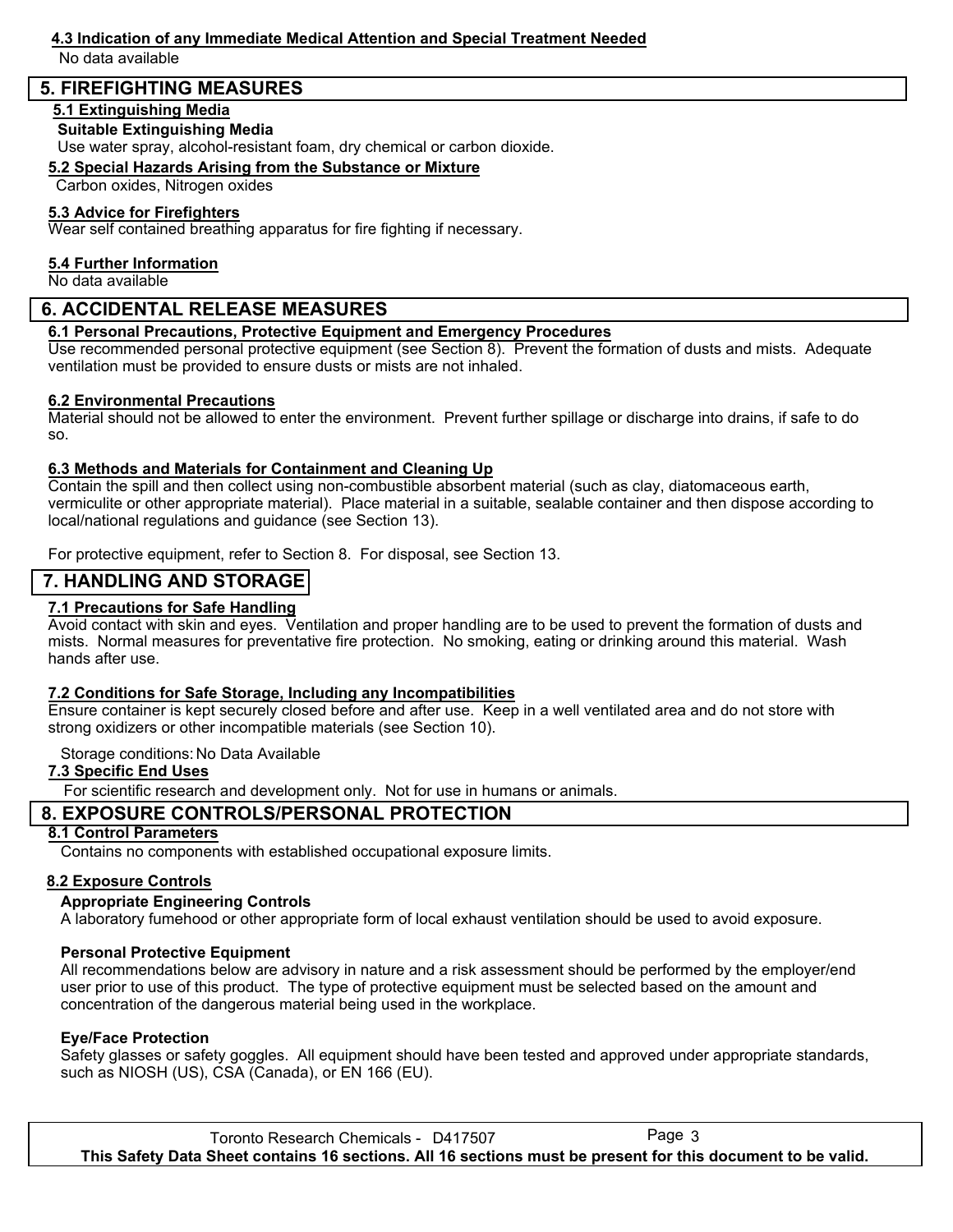### **Skin Protection**

Gloves should be used when handling this material. Gloves are to be inspected prior to use. Contaminated gloves are to be removed using proper glove removal technique so that the outer surface of the glove does not contact bare skin. Dispose of contaminated gloves after use in compliance with good laboratory practices and local requirements.

Gloves used for incidental exposures (splash protection) should be designated as "low chemical resistant" or "waterproof" by EU standard EN 374. Unrated gloves are not recommended. Suggested gloves: AnsellPro nitrile gloves style 92-500 or 92-600, 5 mil thickness. Penetration time has not been determined.

Gloves used for prolonged direct exposure (immersion) should be designated "chemical resistant" as per EN 734 with the resistance codes corresponding to the anticipated use of the material.

Suggested gloves: AnsellPro Viton/Butyl gloves style 38-612, 4/8 mil thickness.

Penetration time has not been determined.

These recommendations may not apply if the material is mixed with any other chemical, or dissolved into a solution. A risk assessment must be performed to ensure the gloves will still offer acceptable protection.

#### **Body Protection**

Fire resistant (Nomex) lab coat or coveralls.

#### **Respiratory Protection**

Recommended respirators are NIOSH-approved OV/Multi-Gas/P95 or CEN-approved ABEK-P2 respirators. These are to be only used as a backup to local exhaust ventilation or other engineering controls. If the respirator is the only means of protection, a full-face supplied air respirator must be used.

### **9. PHYSICAL AND CHEMICAL PROPERTIES**

| 9.1 Information on Basic Physical and Chemical Properties      |                                                   |  |
|----------------------------------------------------------------|---------------------------------------------------|--|
| A) Appearance                                                  | B) Odour                                          |  |
| No Data Available                                              | No Data Available                                 |  |
| C) Odour Threshold                                             | D) pH                                             |  |
| No Data Available                                              | No Data Available                                 |  |
| E) Melting Point/Freezing Point                                | F) Initial Boiling Point/Boiling Range            |  |
| No Data Available                                              | No Data Available                                 |  |
| G) Flash point                                                 | H) Evaporation Rate                               |  |
| No Data Available                                              | No Data Available                                 |  |
| I) Flammability (Solid/Gas)                                    | J) Upper/Lower Flammability/Explosive Limits      |  |
| No Data Available                                              | No Data Available                                 |  |
| K) Vapour Pressure                                             | L) Vapour Density                                 |  |
| No Data Available                                              | No Data Available                                 |  |
| <b>M) Relative Density</b>                                     | N) Solubility                                     |  |
| No Data Available                                              | No Data Available                                 |  |
| O) Partition Coefficient: n-octanol/water<br>No Data Available | P) Auto-Ignition Temperature<br>No Data Available |  |
| Q) Decomposition Temperature                                   | R) Viscosity                                      |  |
| No Data Available                                              | No Data Available                                 |  |
| <b>S) Explosive Properties</b>                                 | <b>T) Oxidizing Properties</b>                    |  |
| No Data Available                                              | No Data Available                                 |  |
| 9.2 Other Information<br>no data available                     |                                                   |  |

### **10. STABILITY AND REACTIVITY**

#### **10.1 Reactivity**

No Data Available

### **10.2 Chemical Stability**

Stable under recommended storage conditions.

### **10.3 Possibility of Hazardous Reactions**

No Data Available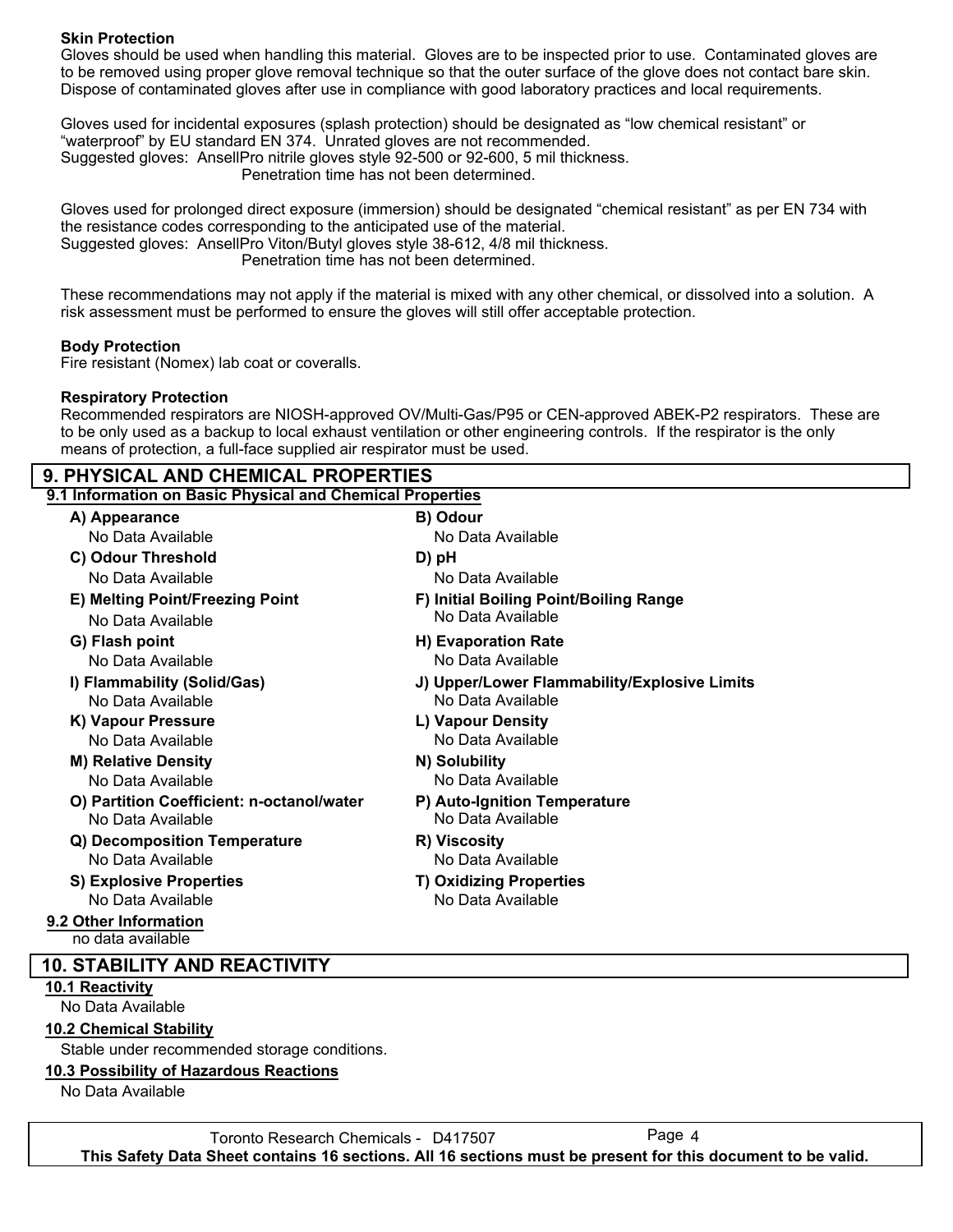### **10.4 Conditions to Avoid**

No Data Available

### **10.5 Incompatible Materials**

Strong oxidizing agents.

#### **10.6 Hazardous Decomposition Products**

No Data Available

### **11. TOXICOLOGICAL INFORMATION**

#### **11.1 Information on Toxicological Effects**

### **A) Acute Toxicity**

No Data Available

### **B) Skin Corrosion/Irritation**

No data available

### **C) Serious Eye Damage/Irritation**

Corrosive - causes skin and eye burns. May also cause respiratory tract damage.

### **D) Respiratory or Skin Sensitization**

No data available

### **E) Germ Cell Mutagenicity**

No data available

#### **F) Carcinogenicity**

No data available

### **G) Reproductive Toxicity/Teratogenicity**

No data available

### **H) Single Target Organ Toxicity - Single Exposure**

No data available

### **I) Single Target Organ Toxicity - Repeated Exposure**

No data available

### **J) Aspiration Hazard**

No data available

### **K) Potential Health Effects and Routes of Exposure**

#### **Inhalation**

May be harmful if inhaled. May cause respiratory tract irritation.

### **Ingestion**

Harmful if swallowed.

#### **Skin**

May be harmful if absorbed through skin. Causes skin burns.

#### **Eyes**

Causes severe eye burns and possible permanent eye damage.

### **L) Signs and Symptoms of Exposure**

No data available

To the best of our knowledge, the chemical, physical, and toxicological properties of this material have not been thoroughly investigated.

#### **M) Additional Information**

RTECS: Not listed

### **12. ECOLOGICAL INFORMATION**

#### **12.1 Toxicity**

No data available

#### **12.2 Persistance and Degradability**

No data available

#### **12.3 Bioaccumulative Potential**

No data available

### **12.4 Mobility in Soil**

No data available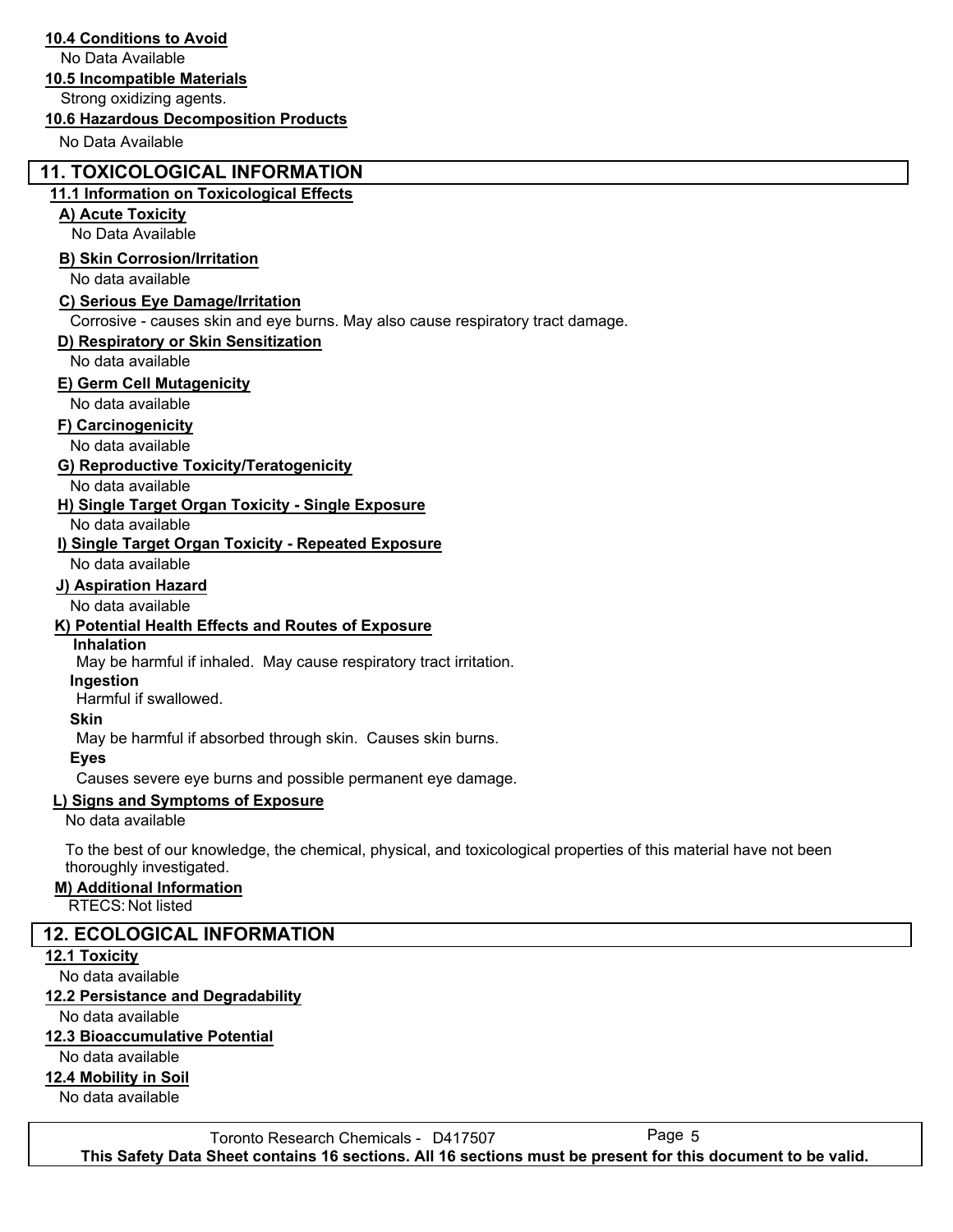### **12.5 Results of PBT and vPvB Assessment** No data available **12.6 Other Adverse Effects** No data available  **13. DISPOSAL CONSIDERATIONS 13.1 Waste Treatment Methods A) Product** Product may be burned in an incinerator equipped with afterburner and scrubber. Excess and expired materials are to be offered to a licensed hazardous material disposal company. Ensure that all Federal and Local regulations regarding the disposal and destruction of this material are followed. **B) Contaminated Packaging** Dispose of as above. **C) Other Considerations** Product is not to be disposed of in sanitary sewers, storm sewers, or landfills.  **14. TRANSPORT INFORMATION 14.1 UN Number** DOT (US): 2735 IATA: 2735 IMDG: 2735 ADR/RID: 2735 **14.2 UN Proper Shipping Name** DOT (US)/IATA: IMDG/ARD/RID: Amines, liquid, corrosive, n.o.s. (Dibenzylamine-d10) AMINES, LIQUID, CORROSIVE, N.O.S. (Dibenzylamine-d10) **14.3 Transport Hazard Class(es)** DOT (US): 8 IATA: 8 IMDG: 8 ADR/RID: 8 **14.4 Packing Group** DOT (US): III IATA: III IMDG: III ADR/RID: III **14.5 Environmental Hazards** DOT (US): None IATA: None IMDG: None ADR/RID: None **14.6 Special Precautions for User** None  **15. REGULATORY INFORMATION** This safety data sheet complies with the requirements of WHMIS (Canada), OSHA 1910.1200 (US), and EU Regulation EC No. 1907/2006 (European Union). **15.1 Safety, Health and Environmental Regulations/Legislation Specific for the Substance or Mixture A) Canada B) United States C) European Union TSCA Status:** This product or a component is listed on the US EPA TSCA. **DSL/NDSL Status:** This product or a component of this product is registered on the Canadian DSL/NDSL. **ECHA Status:** This product or a component is registered with the EU ECHA. **15.2 Chemical Safety Assessment** No data available  **16. OTHER INFORMATION 16.1 Revision History** Original Publication Date: 2/27/2015 **16.2 List of Abbreviations** LD50 Median lethal dose of a substance required to kill 50% of a test population. LC50 Medial lethal concentration of a substance required to kill 50% of a test population. LDLo Lowest known lethal dose TDLo Lowest known toxic dose

- IARC International Agency for Research on Cancer
- NTP National Toxicology Program
- RTECS Registry of Toxic Effects of Chemical Substances

### **16.3 Further Information**

Copyright 2015. Toronto Research Chemicals Inc. Copies may be made for internal use only. The above information is believed to be correct to the best of our knowledge, but is to be only used as a guide. To the best of our knowledge, the